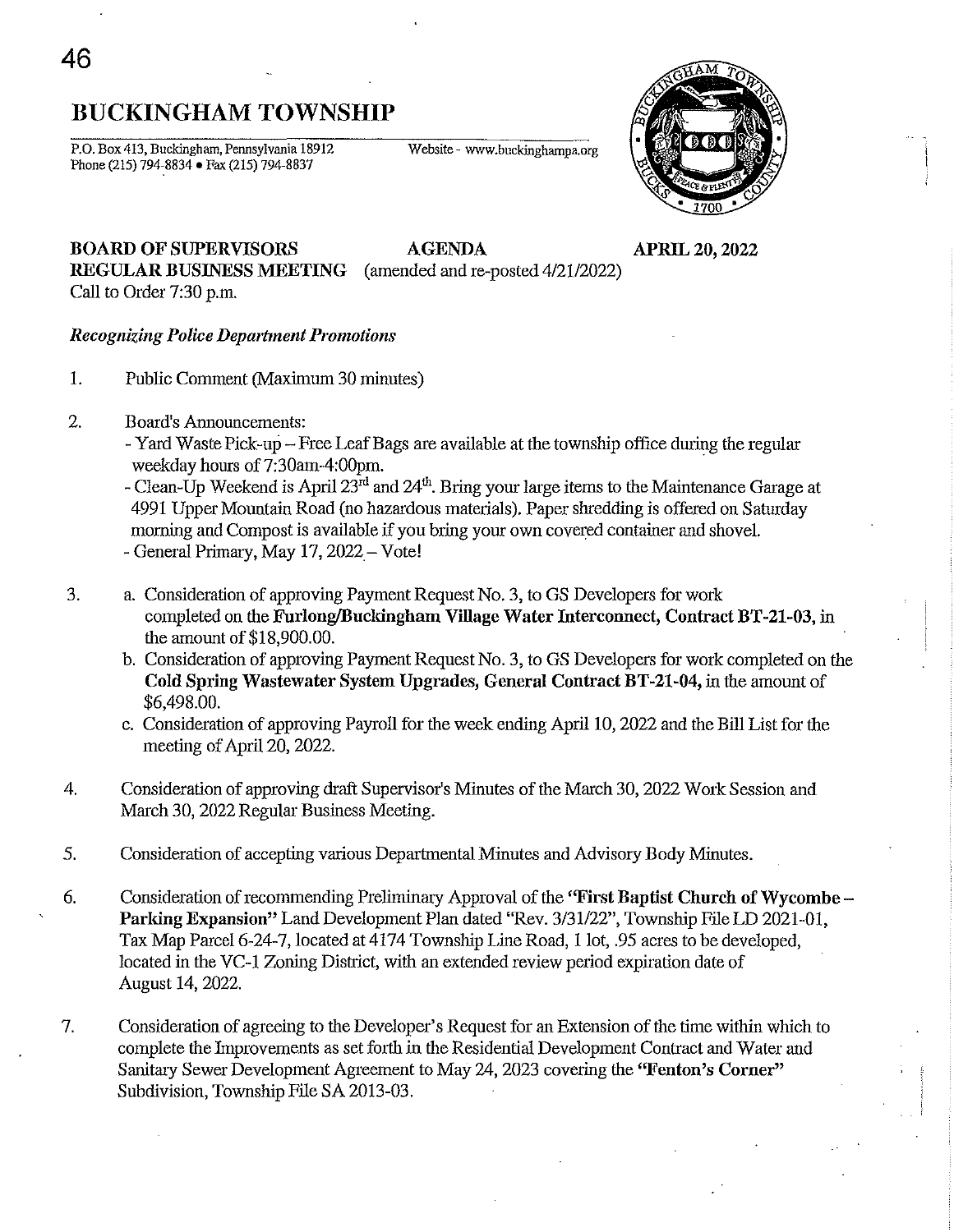## BOARD OF SUPERVISORS REGULAR MEETING APRIL 20, 2022 PAGE 2

co

 $\overline{\phantom{0}}$ 

co 8. Consideration of agreeing to the Developer's Request for an Extension of the time within which to complete the Improvements as set forth in the Residential Development Agreement to April 24, 2023 for the "Swank Tract" Subdivision, Township File SA 2017-01.

Additional Business / Manager's Items:

- Consideration of approving the request from Arthur and Barbara Goldman, 2712 Durham Road, TMP 06-010-089-001, to tie into the Buckingham Township Wastewater Treatment Plant.
- Consideration of awarding the 2022 Road Improvement Project Bid to Hanis Blacktopping, Inc. of Yardley, PA, in the amount of \$568,213.10.
- 10. a. Consideration of adding the following item to the agenda and to post the agenda so amended on the township's website and at the township office by the first business day following this meeting: Consideration of agreeing to the Developer's Request for an Extension of the time within which to complete the Improvements as set forth in the Stormwater Facility Development Contract to May 22,2023 covering the "TyIer Wille and Ann Stratton" Project, TMP 06-014-044.
	- b. Consideration of agreeing to the Developer's Request for an Extension of the time within which to complete the Improvements as set forth in the Stormwater Facility Development Contract to May 22, 2023 covering the "TyIer Wille and Ann Stratton" Project, TMP 06-014-044.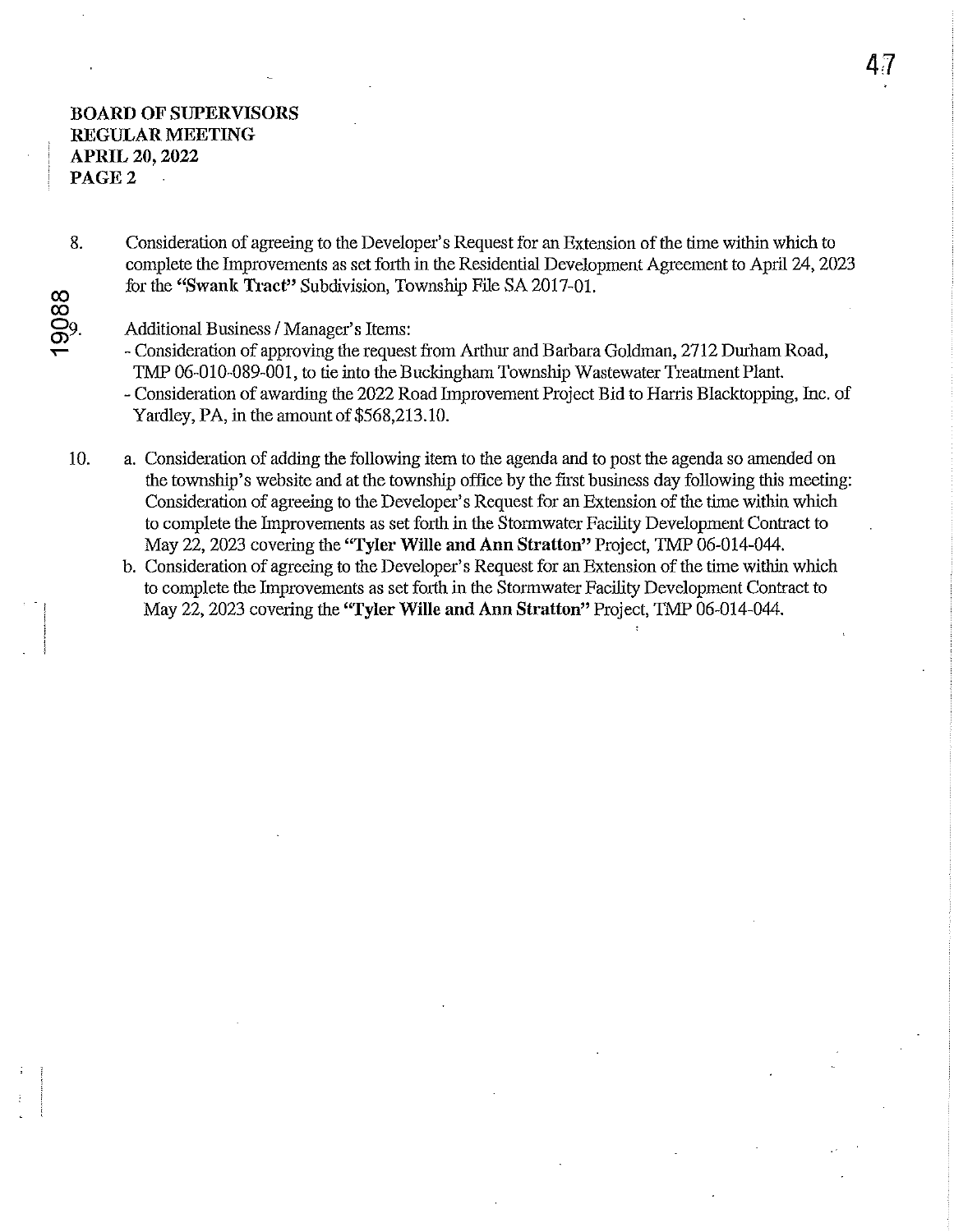## **Buckiugham Township Board of Supervisors Meeting Minutes**

The regular meeting of the Buckingham Township Board of Supervisors was held on April 20, 2022 in the Township Building, 4613 Hughesian Drive, Buckingham, Pennsylvania.

| Present: | Paul Calderaio             | Chairman                                |
|----------|----------------------------|-----------------------------------------|
|          | Jon Forest                 | Vice-Chairman                           |
|          | Maggie Rash                | Member                                  |
|          | Dana S. Cozza              | Township Manager                        |
|          | Daniel Gray                | Township Engineer                       |
|          | Craig A. Smith, Esquire    | Township Solicitor                      |
|          | Not Present: Luke Rosanova | <b>Bucks County Planning Commission</b> |
|          | Gary Weaver                | Township Water/Wastewater Consultant    |

*Mr. Calderaio called the regular meeting to order at 7:30 p.m.* 

District Judge Maggie Snow was present to swear in Rick Hazelett and Eric Skillman to their new positions within the police department. Rick Hazelett was promoted from Corporal to Sergeant, and Eric Skillman was promoted from Officer to Corporal. The Board of Supervisors, Chief Gallagher along with many members of the Buckingham Township police department, proud family members and friends were present to witness the event.

### **PUBLIC COMMENT**

*No Activity.* 

### **BOARD'S ANNOUNCEMENTS**

Mr. Calderaio made the following announcements:

- April 30, 2022 is National Prescription Drug Take Back Day between lOam-2pm. Mr. Calderaio noted there is a drug locker in the lobby of the police department where you can always deposit your unused prescription drugs.
- Yard Waste Pick-up Free Leaf Bags are available at the township office during the regular weekday hours of 7:30am-4:00pm.
- Clean-Up Weekend is April  $23^{r\bar{d}}$  and  $24^{th}$ . Bring your large items to the Maintenance Garage at 4991 Upper Mountain Road (no hazardous materials). Paper shredding is offered on Saturday moming and compost is available if you bring your own covered container and shove!.
- General Primary, May  $17$ ,  $2022 -$  Vote!
- Mrs. Rash noted the Environmental Advisory Commission will have a pollinator garden butterfly plant sale at Hansell Park on May 21<sup>st</sup> from 9am-12pm.
- Mrs. Rash announced the first concert of the 2022 season is scheduled on June 23, 2022 at Hansell Park.
- Mrs. Rash reminded everyone to check the Buckingham Township website for current events and announcement details.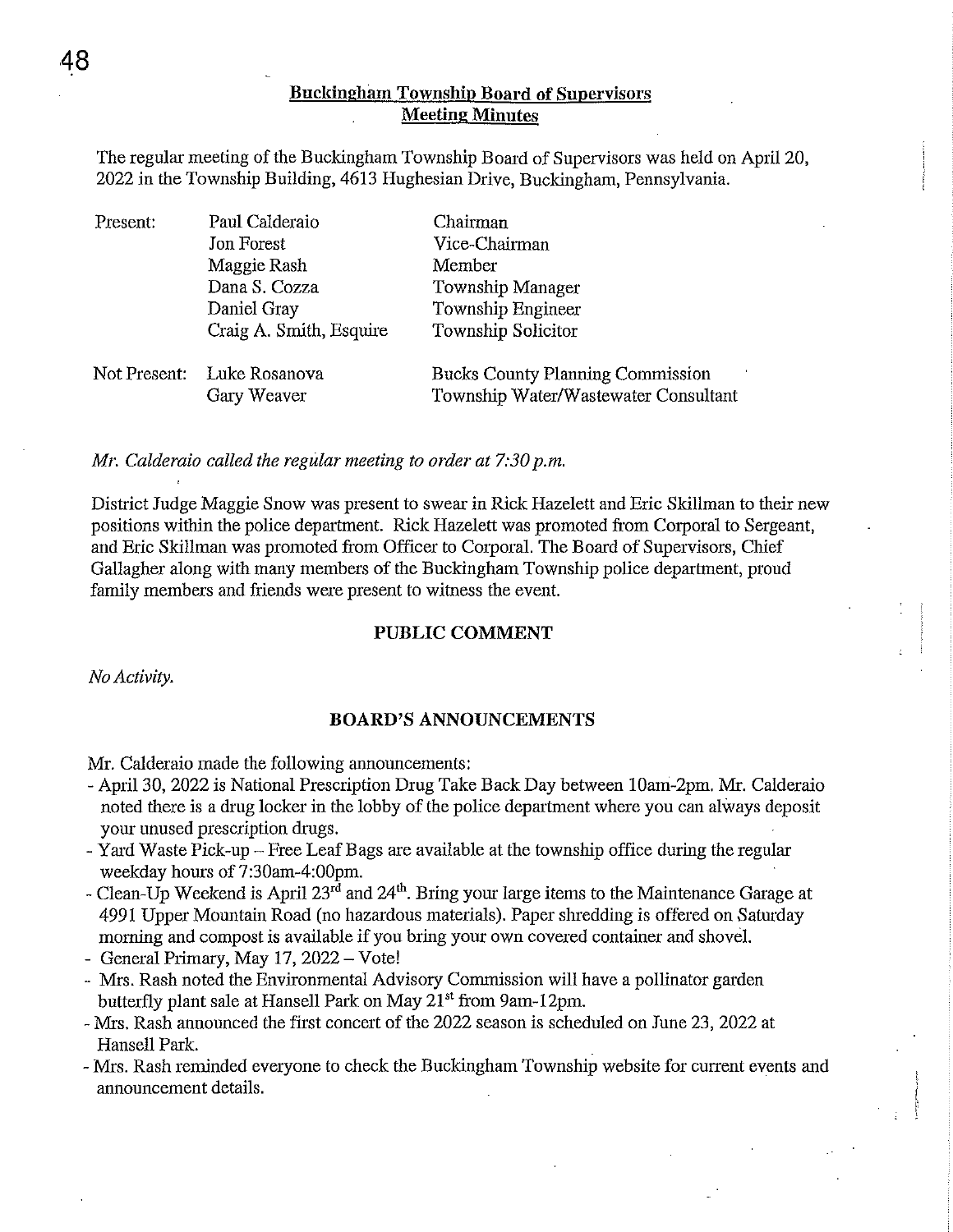Board of Supervisors Minutes of Regular Business Meeting - April 20, 2022 Page 2 of 6

## REQUESTS FOR PAYMENT, PAYROLL and BILL LIST

Consideration of approving Payment Request No.3, to GS Developers for work completed on the Furlong/Buckingham Village Water Interconnect, Contract BT-21-03, in the amount of \$18,900.00.

*Mr. Calderaio made a motion, seconded by Mr. Forest, to approve Payment Request No.3, to* GS *Developers for work completed on the Furlong/Buckingham Village Water Interconnect, Contract BT-21-03, in the amount of\$18,900.00. The motion carried unanimously.* 

Consideration of approving Payment Request No.3, to GS Developers for work completed on the Cold Spring Wastewater System Upgrades, General Contract BT-21-04, in the amount of \$6,498.00.

*Mr. Calderaio made a motion, seconded by Mr. Forest, to approve Payment Request No.3, to* GS *Developers for work completed on the Cold Spring Wastewater System Upgrades, General Contract BT-21-04, in the amount of\$6,498.00. The motion carried unanimously.* 

Mr. Calderaio explained the money for these Payment Requests comes directly from the income received from the customers of the township sanitary sewer service, not from the townships' taxpayers.

Consideration of approving Payroll for the week ending April 10,2022 and the Bill List for the meeting of April 20, 2022.

*Mr. Calderaio made a motion, seconded by Mr. Forest, to approve Payroll for the week ending*  April 10, 2022 and the Bill List for the meeting of April 20, 2022 in the total amount of *\$627,939.41. The motion carried unanimously.* 

#### MINUTES

Consideration of approving draft Supervisor's Minutes of the March 30, 2022 Work Session and March 30, 2022 Regnlar Business Meeting.

*Mr. Calderaio made a motion, seconded by Mr. Forest, to approve, as most recently presented, the draft Supervisor's Minutes of the March 30, 2022 Work Session and March 30,2022 Regular Business Meeting. The motion carried unanimously.* 

Consideration of accepting various Departmental Minutes and Advisory Body Minutes.

*Mr. Calderaio made a motion, seconded by Mr. Forest, to accept for inclusion in the Township'S records the various Departmental Minutes and Advisory Body Minutes. The motion carried unanimously.*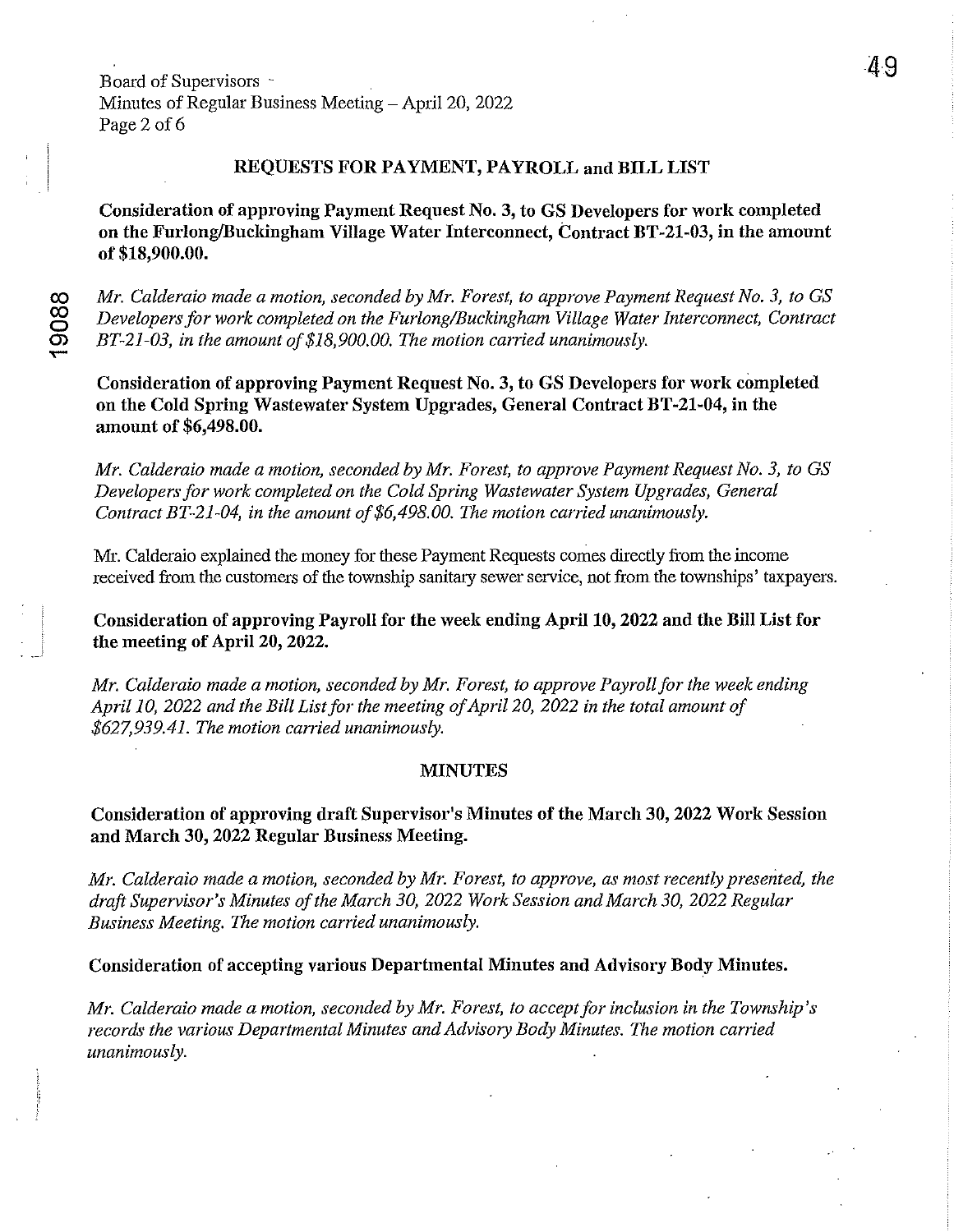Board of Supervisors Minutes of Regular Business Meeting  $-$  April 20, 2022 Page 3 of 6

#### **BUSINESS**

Consideration of recommending PreliminarylFinal Approval of the "First Baptist Church of Wycombe - Parking Expansion" Land Development Plan dated "Rev. *3/31/22",* Township File LD 2021-01, Tax Map Parcel 6-24-7, located at 4174 Township Line Road, 1 lot, .95 acres to be developed, located in the VC-1 Zoning District, with an extended review period expiration date of Angust 14, 2022.

William Benner, Esquire and Mr. Greg Bustamante of Bustamante Engineers, Inc. were present along with Mr. Phil Johnson representing the First Baptist Church of Wycombe, to discuss the proposed plan.

Mr. Benner explained the Buckingham Township Planning Commission recommended preliminary approval of the plan during their October 6, 2021 meeting, subject to: 1) compliance with the Knight Engineering, Inc. letter dated August 31, 2021; 2) compliance with the Landscape Review Consultant's letter dated August 25, 2021; 3) relocation of the emergency spillway to the approval of Knight Engineering, Inc.; and 4) and submission of a revised plan to address Knight Engineering, Inc.'s review comments noted in the August 31, 2021 letter.

Mr. Benner said the current Knight Engineering review letter showed support for all of the waivers requested in the April 18, 2022 revised waiver request letter, with the exception of the ones related to landscaping, which were deferred to the Landscape Review Consultants. Mr. Benner said the landscape contractor for the project had discussed outstanding issues with Ms. Manicone, and she had agreed with the proposed revisions.

Mr. Gray confirmed the revised plan shows the emergency spillway has been relocated more towards the front of the property (to the south), so that it will discharge internally onto the church's parking lot and existing storm sewer, rather than onto the adjacent neighbor's property; and Mr. Benner replied that was true. Mr. Gray said he wanted Mr. Sellechia, the neighbor who raised concerns about this during the Planning Commission's meeting, to be aware of this change.

Mr. Sellechia, Township Line Road, thanked the church for willingly making alterations to the plan per his concerns. However, he remains concerned about the quality of water in his welL Mr. Sellechia said his well is extremely shallow, and asked what was his recourse if his well gets contaminated due to this project. Mr. Gray confirmed that only the sump pump discharge will continue to be pumped upwards into the basin, and then recharged back down into the ground; Mr. Bustamante confirmed that was correct. Mr. Gray suggested that Mr. Sellechia may want to get his well tested pre-construction to determine a reference for any future concerns.

Mr. Sellechia said he could get his well tested, and added that his well is between 40-60' deep, and his well water already gets cloudy every time it rains. He said a sand mound takes up a large portion of his property, there is no public water option, and he has nowhere else on his property to dig another well. Mr. Sellechia requested a guarantee that his well water will not be affected by this development. Mr. Gray confirmed that the development is in compliance with standards set forth by the Pennsylvania Department of Environmental protection and township ordinances.

50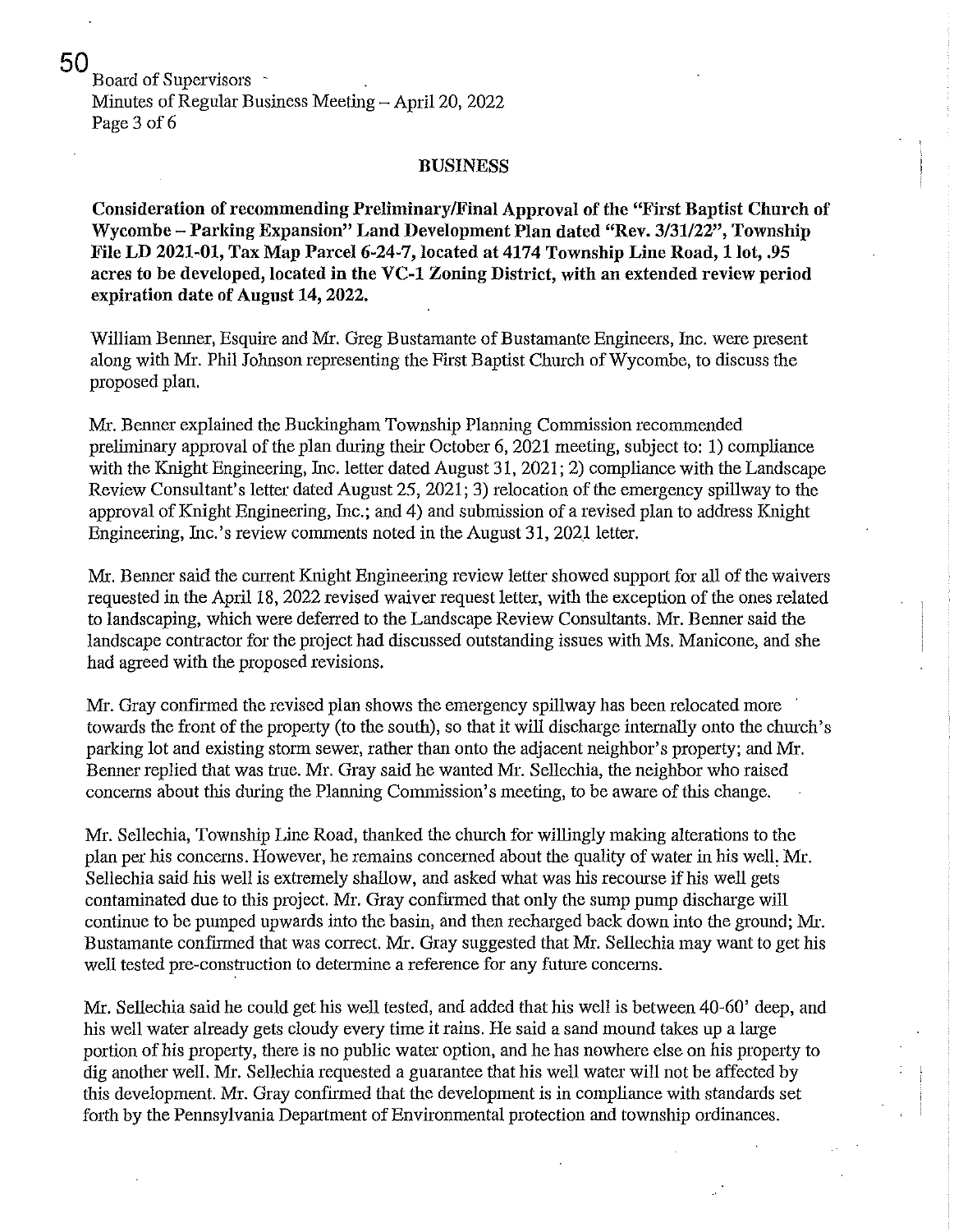Board of Supervisors - Minutes of Regular Business Meeting - April 20, 2022 Page 4 of 6

Mr. Sellechia pointed out that the drainage system under the railroad tracks has collapsed, so it shouldn't be counted on to work for drainage from this development. He said if that discharge point isn't fixed, then his property will get all of the drainage. Mr. Gray said they are meeting with the Bucks County Conservation District next week and will review the situation.

Mrs. Rash asked if the other adjacent neighbor, Mrs. Balent, had her previous concerns addressed co regarding water drainage. Mr. Benner stated he had provided her attorney, Jeffrey Garton, Esq.<br>with a copy of the pending plan and notice of tonight's meeting. Mr. Benner noted that despite<br>co neither Mrs. Balent nor he with a copy of the pending plan and notice of tonight's meeting. Mr. Benner noted that despite this neither Mrs. Balent nor her counsel were present at this meeting.

Mr. Smith asked if the Landscape Review Consultant's concerns had been addressed, and Ms. Manicone replied that she spoke with the project's Landscape Architect, and given the response provided by Parkland Nurseries today, all of the items had been complied with.

*Mr. Calderaio made a motion, seconded by Mr. Forest, to grant Preliminary/Final approval of the "First Baptist Church of Wycombe* - *Parking Expansion" Land Development Plan dated "Rev. 3/31122", Township File LD 2021-01, Tax Map Parcel* 6-24-7, *located at* 4174 *Township Line Road,* 1 *lot,* .95 *acres to be developed, located in the VC-l Zoning District, subject to:* 

*1. Compliance with all the comments in the April* 19, *2022 Knight Engineering, Inc. review letter.* 

*2. Compliance with all the comments in the April* 11, *2022 Landscape Review Consultants review letter.* 

*3. The conditional grant, as discussed, of the Applicant's Waiver Requests dated March 31, 2022 as revised April 18th, 2022.* 

*The motion carried unanimously.* 

*The Township Solicitor was directed to prepare the written approval as required by the*  Pennsylvania Municipalities Planning Code. The findings, terms and conditions of that written *approval, read as complimentary to these minutes, shall be controlling.* 

Consideration of agreeing to the Developer's Request for an Extension of the time within which to complete the Improvements as set forth in the Residential Development Contract and Water and Sanitary Sewer Development Agreement to May 24, 2023 covering the "Fenton's Corner" Subdivision, Township File SA 2013-03.

*Mr. Calderaio made a motion, seconded by Mr. Forest, to agree to the Developer'S Requestfor an Extension of the time within which to complete the Improvements as set forth in the Residential Development Contract and Water and Sanitary Sewer Development Agreement to May* 24, *2023 covering the "Fenton's Corner" Subdivision, Township File SA 2013-03. The motion carried unanimously.*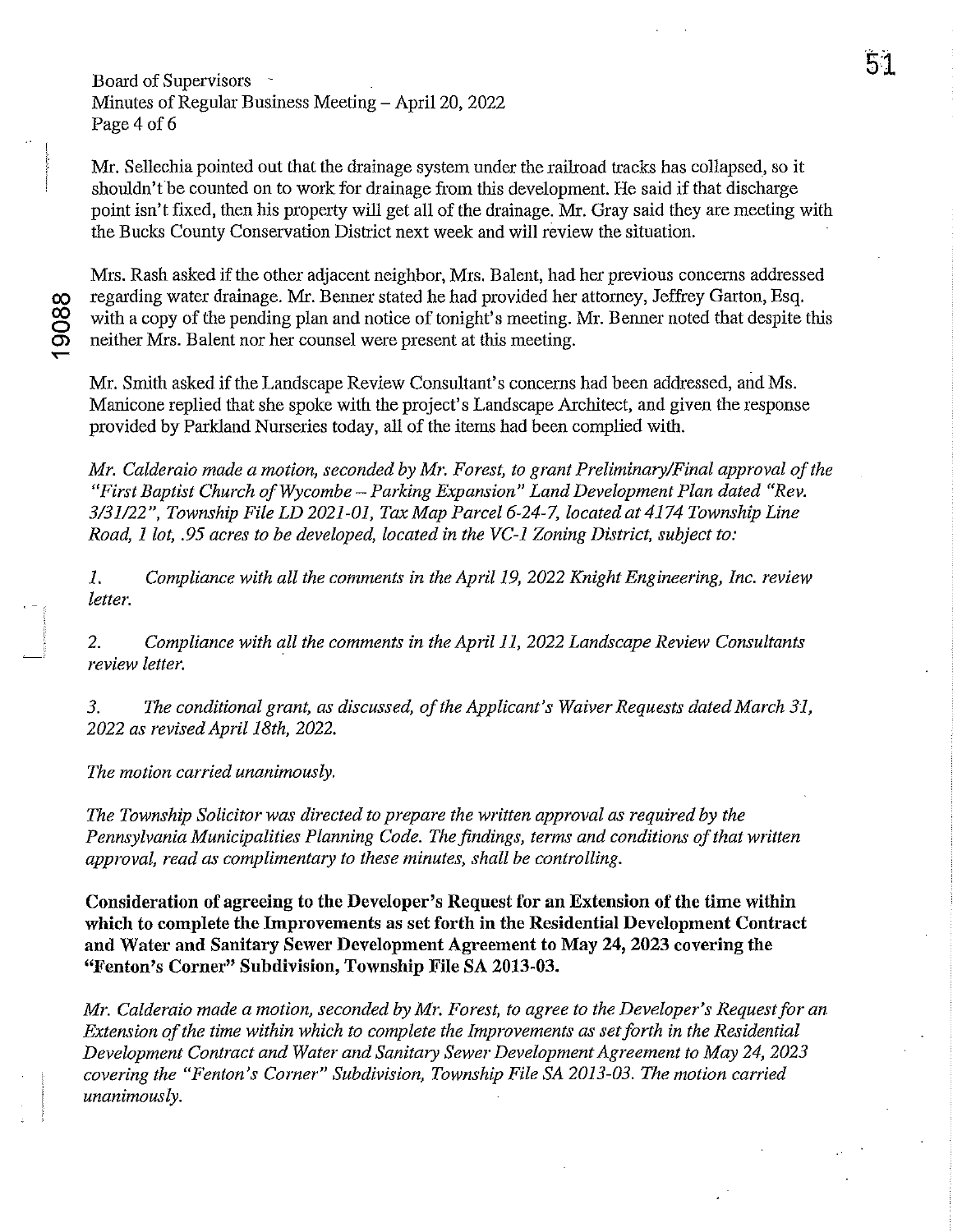52 Board of Supervisors Minutes of Regular Business Meeting – April 20, 2022 Page 5 of 6

Consideration of agreeing to the Developer's Request for an Extension of the time within which to complete the Improvements as set forth in the Residential Development Agreement to April 24, 2023 for the "Swank Tract" Subdivision, Township File SA 2017-01.

*Mr. Calderaio made a motion, seconded by Mr. Forest, to agree to the Developer's Requestfor an Extension of the time within which to complete the Improvements as set forth in the Residential Development Agreement to April* 24, *2023 for the "Swank Tract" Subdivision, Township File SA 2017-01. The motion carried unanimously.* 

## ADDITIONAL BUSINESS / MANAGER'S ITEMS

Consideration of approving the request from Arthur and Barbara Goldman, 2712 Durham Road, TMP 06-010-089-001, to tie into the Buckingham Township Wastewater Treatment Facilities.

*Mr. Calderaio made a motion, seconded by Mr. Forest, to approve the request from Arthur and Barbara Goldman,* 2712 *Durham Road, TMP 06-010-089-001, to tie into the Buckingham Township Wastewater Treatment Facilities. The motion carried unanimously.* 

Consideration of awarding the 2022 Road Improvement Project Bid to Harris Blacktopping, Inc. of Yardley, PA, in the amount of \$568,213.10.

*Mr. Calderaio made a motion, seconded by Mrs. Rash, to award the 2022 Road Improvement Project Bid to Harris Blacktopping, Inc. of Yardley, PA, in the amount of\$568,213.10. The motion carried unanimously.* 

Consideration of adding the following item to the agenda and to post the agenda so amended on the township's website and at the township office by the first business day following this meeting: Consideration of agreeing to the Developer's Request for an Extension of the time within which to complete the Improvements as set forth in the Stormwater Facility Development Contract to May 22, 2023 covering the "Tyler Wille and Ann Stratton" Project, TMP 06-014-044.

*Mr. Calderaio made a motion, seconded by Mr. Forest, to approve adding Consideration of agreeing to the Developer's Request for an Extension of the time within which to complete the Improvements as setforth in the Stormwater Facility Development Contract to May 22,2023 covering the "Tyler Wille and Ann Stratton" Project, TMP 06-014-044 to the agenda.* 

Mrs. Cozza explained the reason for the addition was that the Developer was attempting to complete all of the construction items before this meeting and thereby not require the extension. However the developer was unable to do so.

*The motion carried unanimously.*